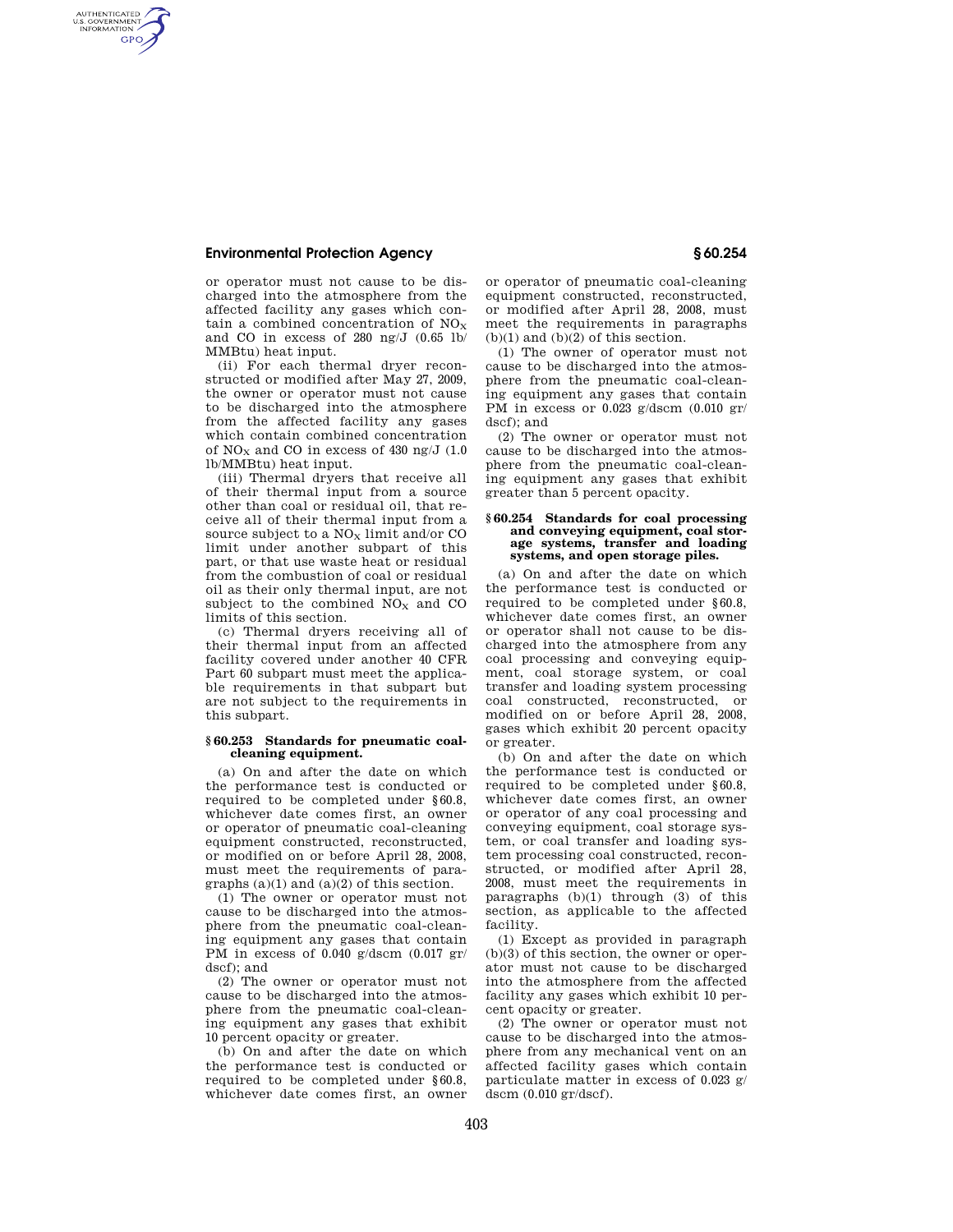(3) Equipment used in the loading, unloading, and conveying operations of open storage piles are not subject to the opacity limitations of paragraph (b)(1) of this section.

(c) The owner or operator of an open storage pile, which includes the equipment used in the loading, unloading, and conveying operations of the affected facility, constructed, reconstructed, or modified after May 27, 2009, must prepare and operate in accordance with a submitted fugitive coal dust emissions control plan that is appropriate for the site conditions as specified in paragraphs  $(c)(1)$  through (6) of this section.

(1) The fugitive coal dust emissions control plan must identify and describe the control measures the owner or operator will use to minimize fugitive coal dust emissions from each open storage pile.

(2) For open coal storage piles, the fugitive coal dust emissions control plan must require that one or more of the following control measures be used to minimize to the greatest extent practicable fugitive coal dust: Locating the source inside a partial enclosure, installing and operating a water spray or fogging system, applying appropriate chemical dust suppression agents on the source (when the provisions of paragraph (c)(6) of this section are met), use of a wind barrier, compaction, or use of a vegetative cover. The owner or operator must select, for inclusion in the fugitive coal dust emissions control plan, the control measure or measures listed in this paragraph that are most appropriate for site conditions. The plan must also explain how the measure or measures selected are applicable and appropriate for site conditions. In addition, the plan must be revised as needed to reflect any changing conditions at the source.

(3) Any owner or operator of an affected facility that is required to have a fugitive coal dust emissions control plan may petition the Administrator to approve, for inclusion in the plan for the affected facility, alternative control measures other than those specified in paragraph (c)(2) of this section as specified in paragraphs (c)(3)(i) through (iv) of this section.

# **§ 60.254 40 CFR Ch. I (7–1–10 Edition)**

(i) The petition must include a description of the alternative control measures, a copy of the fugitive coal dust emissions control plan for the affected facility that includes the alternative control measures, and information sufficient for EPA to evaluate the demonstrations required by paragraph  $(c)(3)(ii)$  of this section.

(ii) The owner or operator must either demonstrate that the fugitive coal dust emissions control plan that includes the alternate control measures will provide equivalent overall environmental protection or demonstrate that it is either economically or technically infeasible for the affected facility to use the control measures specifically identified in paragraph (c)(2).

(iii) While the petition is pending, the owner or operator must comply with the fugitive coal dust emissions control plan including the alternative control measures submitted with the petition. Operation in accordance with the plan submitted with the petition shall be deemed to constitute compliance with the requirement to operate in accordance with a fugitive coal dust emissions control plan that contains one of the control measures specifically identified in paragraph (c)(2) of this section while the petition is pending.

(iv) If the petition is approved by the Administrator, the alternative control measures will be approved for inclusion in the fugitive coal dust emissions control plan for the affected facility. In lieu of amending this subpart, a letter will be sent to the facility describing the specific control measures approved. The facility shall make any such letters and the applicable fugitive coal dust emissions control plan available to the public. If the Administrator determines it is appropriate, the conditions and requirements of the letter can be reviewed and changed at any point.

(4) The owner or operator must submit the fugitive coal dust emissions control plan to the Administrator or delegated authority as specified in paragraphs  $(c)(4)(i)$  and  $(c)(4)(ii)$  of this section.

(i) The plan must be submitted to the Administrator or delegated authority